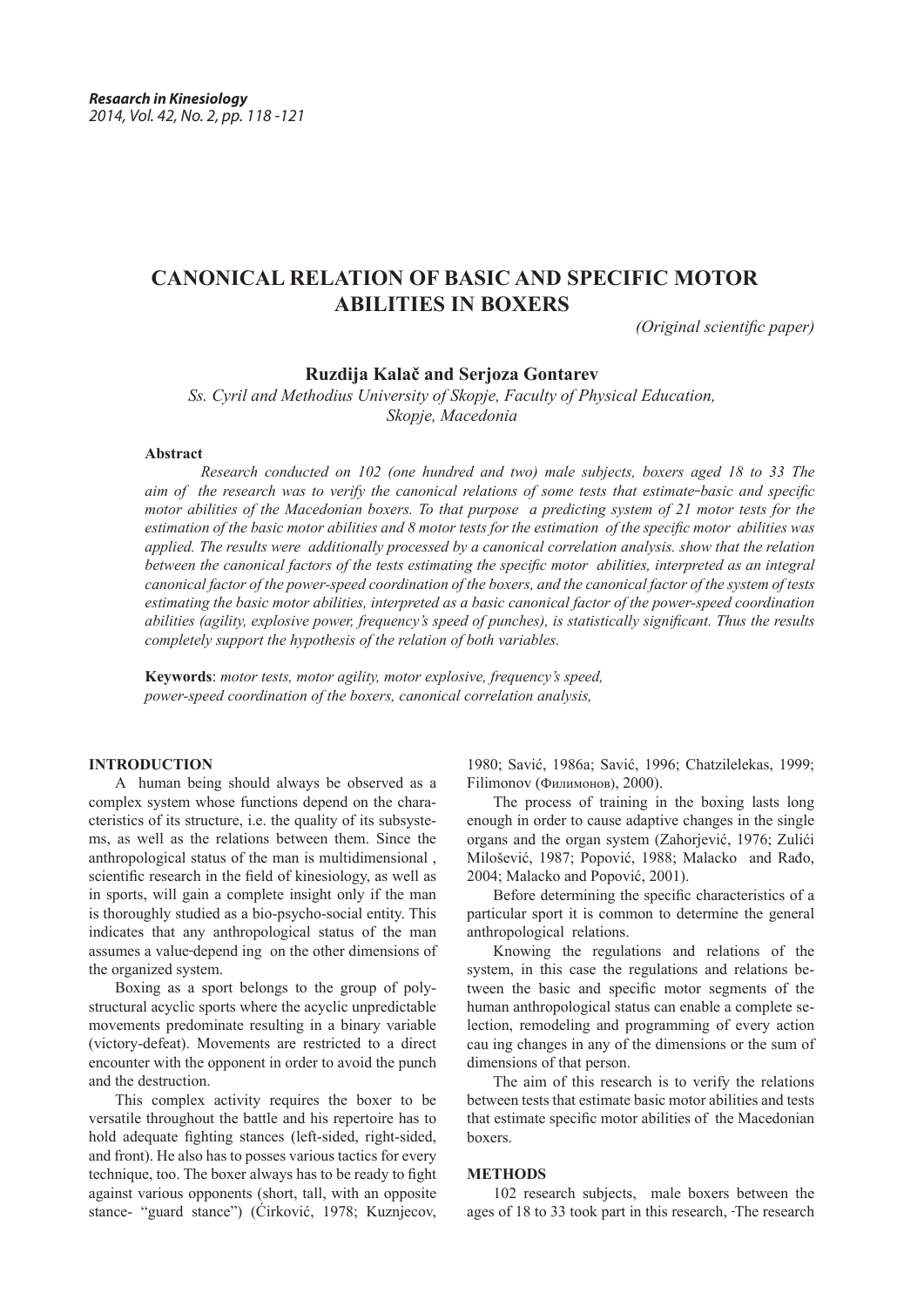subjects are all specified as active boxers (athletes) from all categories, including boxing contestants in the Macedonian national league championship and contestants competing in the international tournaments. All research subjects are healthy, displaying no physical disabilities or aberrant motor manifestations.

The basic criteria for all subjects to be included in the research active engage ment in boxing for at least a year, competing and practicing at least three times a week.

Following variables were used to determine motor abilities: T-test (MTTEST), run-step crisscross (MO-SNAV), crane exercise on a balance bench with the eyes opened (MSGOCD), crane exercise on a balance bench with the eyes closed (MSGZOD) and standing leg lift exercise with the eyes opened (MSTGOS), lifting body for 30 seconds (MP30SE), side step exercise (MCEKST), sitting hamstring stretch (MDLPSE), bench forward lean (MDLPRK), arch up exercises (MZGIVI), standing long jump (MSKDAM), leg tapping (MTAPNO), arm tapping in the frontal plane (MTAPRF), arm tapping in the sagittal plane (MATPRS), shooting long arrows toward a target (MSTMDS), shooting short arrows toward a target (MSTKST), kicking a boxing pear (MST-BKR), doing back extensions (MZTHPM),batting (MISKPAL), supine chest throw with a medicine ball weighing 1 kg (MFMPGR), seated medicine ball chest pass, with a medicine ball weighing 1 kg (MFMGST).

To estimate the specific motor capabilities following variables, i.e. motor tests, were applied: rope skipping, 10-second skip (SKI10S), rate of throwing 100 direct punches at a heavy bag (SP100D), rate of throwing 100 combined punches at a heavy bag (SP100C), 10-second two-leg hop and performing left-right cross punch (SUNPOD), 10-second two-leg hop and performing left-right hook punch (SUNPOK), 10-second two-leg hop and performing left-right uppercut (SUNPOA), cross armed defence from a left-right cross punch and applying 6 punches in the coach's palms (OBROTK), a series of 100 combined punches in the coach's palms (CEP100).

The effect of the manifested predictive system on the criterion system is determined by the canonical correlation analysis. The normality of the applied variables distribution is verified by the Kolmogorov-Smirnov test.

## **RESULTS AND DISCUSSION**

The coefficients of the canonical correlation, the roots and their significance are shown in Table 1. The analysis shows that only one characteristic root is enough to describe the relation between the two systems of the examined variables. The relation between the first canonical vector pairs equals to .81 and describes 66% of the mutual variance of the system. Through the values of the redundant variances we can notice that amount of the data from the system of variables estimating the basic motor ability tests is greater than the amount of the data from the system of variables estimating the specific motor ability tests. This means that by using the basic motor abilities we can predict a successful performance of the specific motor ability tests, characteristics of the boxing.

*Table 1. Common roots and coefficients of the canonical correlation*

| R    | $\mathsf{R}^2$ | $\gamma^2$           | Df | $\mathbf{D}$ | Lambda |
|------|----------------|----------------------|----|--------------|--------|
| 0,81 |                | $0.66$ 238,34 168,00 |    | 0.00         | 0,03   |

*Table 2. Structure of the canonical factors in the system of variables determining basic motor abilities*

|                | Variables      | CAN1    |
|----------------|----------------|---------|
| 1              | <b>MTTEST</b>  | 0,48    |
| 2              | <b>MOSNAV</b>  | 0,56    |
| 3              | <b>MCEKST</b>  | 0,48    |
| $\overline{4}$ | <b>MSGOCD</b>  | $-0,31$ |
| 5              | <b>MSTGOS</b>  | $-0,03$ |
| 6              | <b>MSGZOD</b>  | $-0,20$ |
| 7              | <b>MTAPNO</b>  | $-0,45$ |
| 8              | <b>MTAPRF</b>  | $-0,75$ |
| 9              | <b>MATPRS</b>  | $-0,66$ |
| 10             | <b>MSTMDS</b>  | $-0,33$ |
| 11             | <b>MSTKS</b>   | $-0,34$ |
| 12             | <b>MSTBKR</b>  | $-0,35$ |
| 13             | <b>MDLPRK</b>  | $-0,28$ |
| 14             | <b>MISKPAL</b> | 0,05    |
| 15             | <b>MDLPSE</b>  | 0,11    |
| 16             | <b>MZTHPM</b>  | $-0,34$ |
| 17             | MP30SE         | $-0,42$ |
| 18             | <b>MZGIVI</b>  | $-0,52$ |
| 19             | <b>MSKDAM</b>  | $-0,27$ |
| 20             | <b>MFMPGR</b>  | $-0,37$ |
| 21             | <b>MFMGST</b>  | $-0,54$ |

*Table 3. Structure of the canonical factors in the system of variables determining basic motor abilities*

|                | Variables     | CAN1    |
|----------------|---------------|---------|
| 1              | SPJ10S        | $-0,73$ |
| $\overline{2}$ | <b>SB100U</b> | 0,94    |
| 3              | <b>SB100K</b> | 0,69    |
| $\overline{4}$ | <b>SSPLDD</b> | $-0,47$ |
| 5              | <b>SSPZDK</b> | $-0,44$ |
| 6              | <b>SSPLDA</b> | $-0,42$ |
| 7              | <b>SOLDDK</b> | 0,54    |
| 8              | S100RT        | 0,62    |

Table 2. shows that a statistically significant projection of the first canonical factor in the system for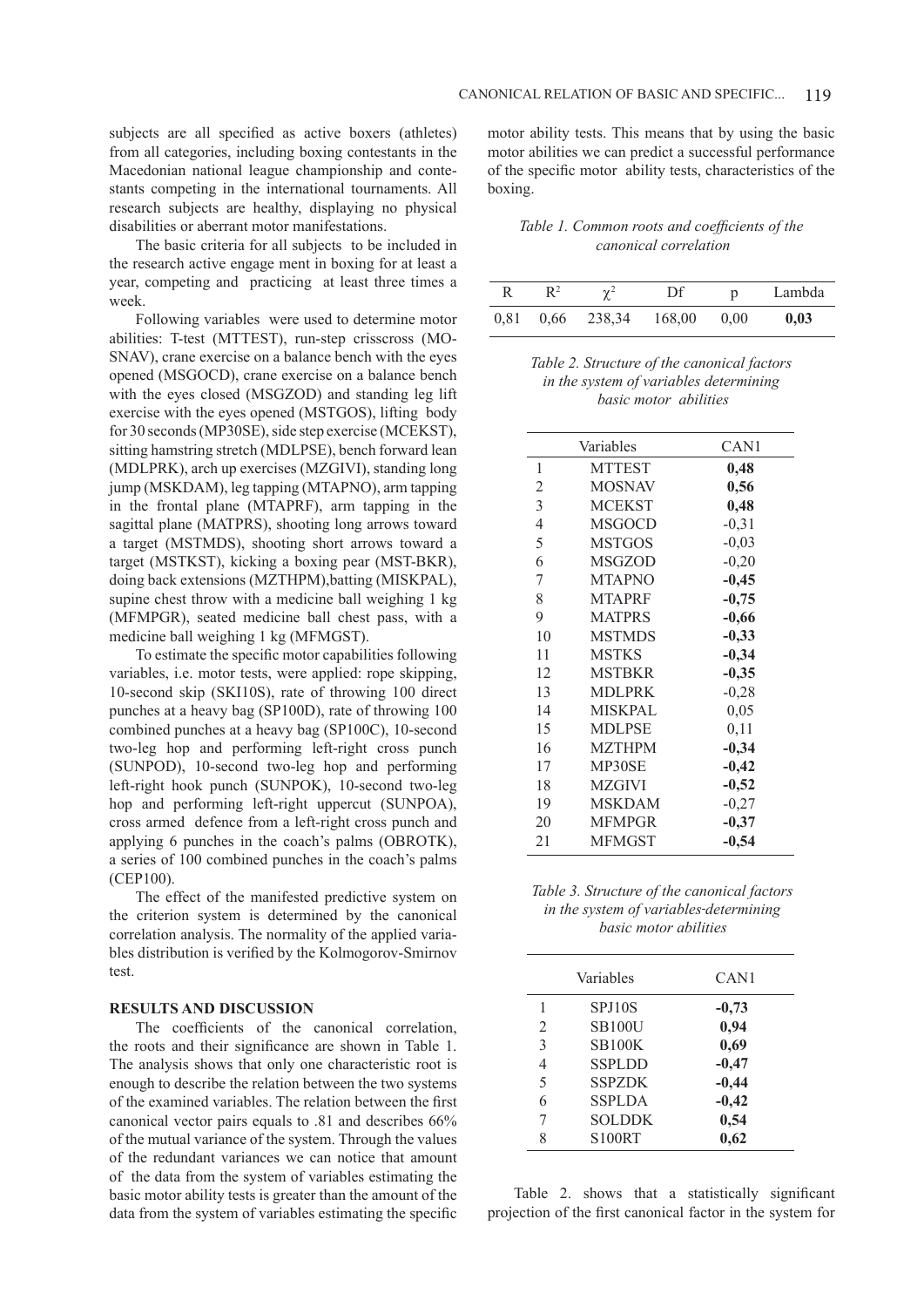the estimation of the motor abilities have the following tests: MTTEST, MOSNAV, MCEKST, MTAPNO, MTAPRF, MATPRS, MSTMDS, MSTKS, MST-BKR, MZTHPM, MP30SE, MZGIVI, MFMPGR and MFM-GST. Particularly high projections of the first canonical factor have the motor tests estimating the speed of various movements (frequency speed of punches), arm tapping in the frontal and sagittal plane where the values range from .66 to .75. The first canonical factor can be defined as a factor of power-speed coordinating abi-lities.

Among the variables that estimate specific motor tests (Table 3.), the first canonical factor has statistically significant projections in all of the tests. The highest projections of the first canonical factor have the motor tests of SPJ10S and SB100U, values ranging from .73 to .94. This factor can be defined as a specific boxing activity of the power-speed coordination.

According to the results and the prognosis of the statistically significant saturation coefficients of the first pair of statistically significant components, we can establish that boxers with better coordination, agility (the ability to efficiently change the body's direction and position), an especially better speed of various punches, better developed body, arm and torso musculature, as well as explosive power of the upper extremities, achieve better results in all motor tests typical for boxing.

The canonical correlation analysis results show that the relation between the canonical factors of the tests estimat ing the specific motor capabilities, interpreted as an integral canonical factor of the power-speed coordination of the boxers, and the canonical factor of the system of tests estimate ing the basic motor abilities, interpreted as the basic canonical factor of the power-speed coordination abilities (agility, explosive power, frequency speed of punches), is statistically significant. Thus the resultssupport the hypothesis of the relation of both variables indicating that in order to carry out the tests for specific motor abilities boxers require basic motor ability. This ability has an integralinteractive basis which confirms that one segment of the anthropological status cannot develop if the other segments are inactive for that segment's effects. The data can be significant factors in the programming of the transformation processes in boxing, more specifically, with the development of the basic motor abilities the relative specific motor dimensions of the boxers can indirectly grow.

## **CONCLUSION**

According to the obtained results, we can conclude that:

• A statistical significance is verified only among the first pair of the canonical factors;

The first canonical relation in the system of the tests shows that boxers with better coordination, agility (the ability to efficiently change body direction and position), especially higher speed rate of various punches, better developed body, arm and torso musculature, as well as explosive power of the upper extremities, achieve better results in all motor tests typical in for boxing.

### **REFERENCE**

- Blašković, M. (1977). *Relacije između antropometrijskih i motoričkih dimenzija.* [Relations between anthropometric and motor dimensions. In Croatian] (Unpublished doctoral dissertation, University of Zagreb) Zagreb: Fakultet fizičke kultrure.
- Bonacin, D. (2004) *Uvod u kvantitaivne metode.* [Introduction in quantitative methods. In Croatian.] Kaštela: Vlastito izdanje.
- Chatzilelekas, E. (1999). Morfološke različitosti hrvača i karatista [Morphological differences between wrestlers and karatekas. In Croatian]. U: D. Milanović (Ur.), *Zbornik radova, ''Kineziologija za 21 stoljeće'', Dubrovnik, 1999* (pp. 69-75) Zagreb: Fakultet fizičke culture.
- Ćirković, Z. (1978). *Komparacija intenziteta udarnih inpulsa u boksu između direkta i krošea kod ispitanika sa višim i nižim stepenom uvežbanosti mernih metodama balističkog klatna.* [Comparison of the intensity of shock impulse in boxing between jabs and cross in subjects with higher and lower levels of practice measured by the ballistic pendulum methods. In Serbian.] (Unpublished Master thesis, University of Belgrade) Beograd: Fakultet za fizičku kultruru.
- Doder, D. (1998). *Relacije između sistema kriterijumskih specifično motoričkih varijabli, morfoloških karakteristika i motoričkih spodobnosti kod karatista dečijeg uzrasta.* [Relations between the systems criterion of specific motor variables morphological characteristics and motor abilities in karatekas in childhood. In Serbian.] (Unpublished Master thesis, University of Novi Sad) Novi Sad: Fakultet fizičke kulture.
- Филимонов, В. И. (2000). *Бокс. Спортивно-техническая и физичекая подготовка.* [Sport-tehnical and physical preparation. In Russian]. Москва: Инсан.
- Hošek-Momirović, A. (1975). *Struktura koordinacije.*  [Structure of coordination. In Croatian.] (Unpublished Master thesis, University of Zagreb) Zagreb: Fakultet fizičke kultrure.
- Malacko, J., & Popović, D. (2001). *Metodologija kineziološko antropoloških istraživanja.* [Methodology of kinesiological-anthropological research. In Serbian.] Priština - Leposavić: Fakultet fizčke kulture.
- Malacko, J., & Rađo, I. (2004). Tehnologija sporta i sportskog treninga. [Technology of sports and sports training. In Serbian.] Sarajevo: FASTO.
- Savić, M. (1986a). Relacije bazičnih psihosomatskih dimenzija i specifičnih motoričkih sposobnosti boksera. [Relations of basic psychosomatic dimensions and specific motor abilities of boxers. In Serbian.] (Unpublished doctoral dissertation, University of Novi Sad) Novi Sad: Fakultet fizičke kultrure.
- Savić, M. (1986). Utvrđivanje strukture psihosomatskog statusa boksera. [Determining the structure of the psychosomatic status of the boxers. In Serbian.] *Fizička kultura, 40*(4), 266-270.
- Savić, M. (1988). Uticaj prediktoskih varijabli na uspešnost izvođenja motoričkih zadataka u boksu. [The impact of the predictor variables on the successful performance of motor tasks in boxing. In Serbian.] *Fizička kultura, 42*(1- 2), 45-48.

Savić, M. (1996). *Psihosomatski status boksera i razvoj moto-*